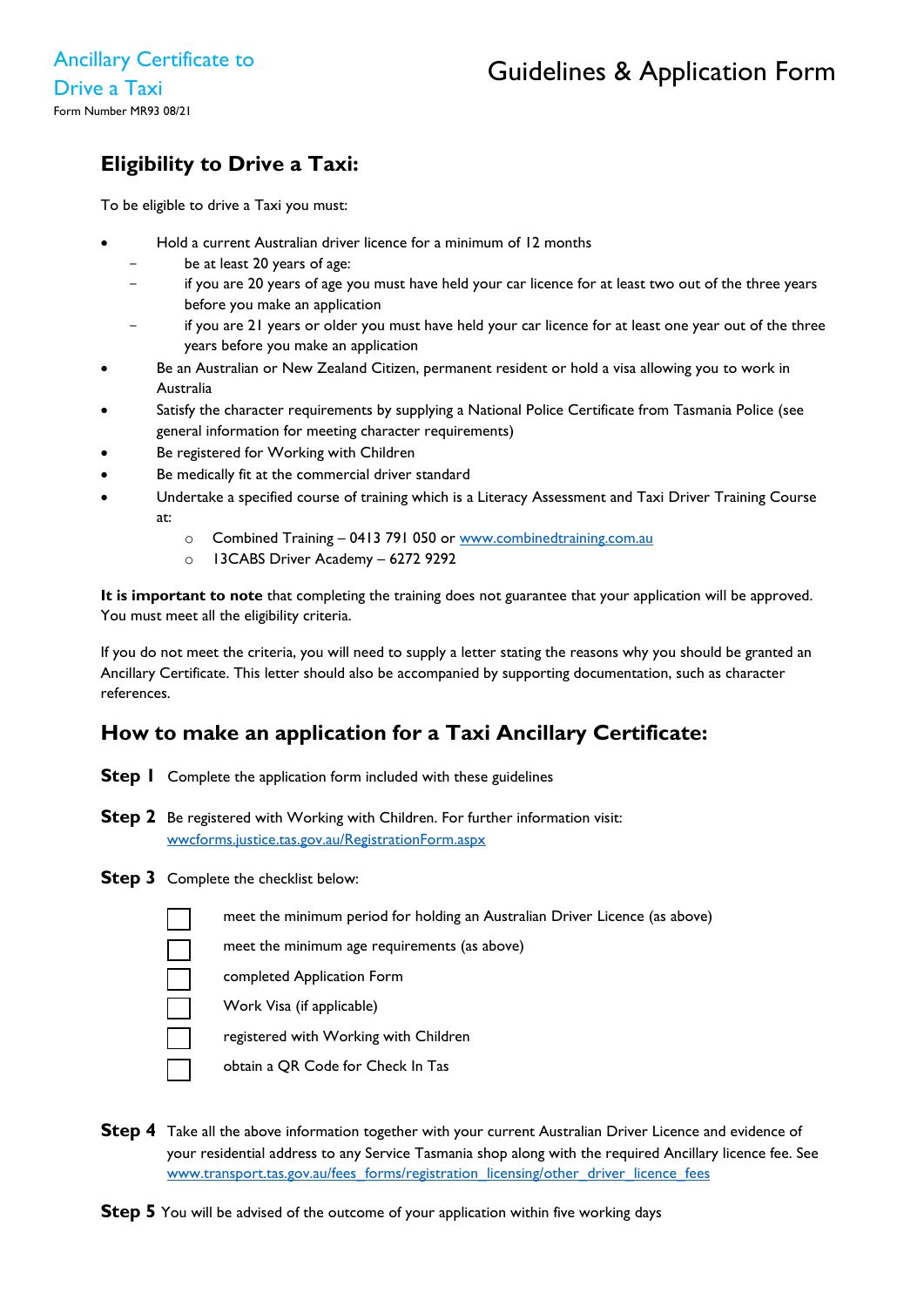## **Within two (2) months of the issue date of your Taxi Ancillary Certificate you MUST (if not already provided):**

- Obtain a National Police Certificate from Tasmania Police. It must be issued no more than six months prior to the date of issue of your Taxi Ancillary Certificate and must be the original document. *Please note: it may take six weeks to receive the National Police Certificate*
- Undertake a medical assessment with your regular treating general practitioner who will complete the Medical Fitness to Drive Assessment form included with these guidelines

# **General Information**

### **Meeting the character requirements**

To be eligible to be issued with a Taxi Ancillary Certificate, you must be of good character. When assessing a person's offences, the Registrar of Motor Vehicles looks at numerous factors including Road Safety. Honesty/Integrity [and Social Behaviour.](https://www.transport.tas.gov.au/__data/assets/pdf_file/0016/123190/Ancillary_Certificate_-_Decision_Making_Guidelines_-_Amended_V2_July_2016.pdf)

If you have:

- been convicted of a criminal offence or a serious traffic offence; or
- been refused a Taxi or Public Vehicle licence; or
- had a Taxi licence of Public Vehicle licence cancelled

You may be required to supply a letter to the Registrar of Motor Vehicles outlining why you should be issued with a Taxi Ancillary Certificate. You should also provide other documents supporting your application (e.g. character references). You should do this when you apply for your National Police Certificate and before you undertake the required taxi training unit.

## **National Police Certificate**

Good character or personal references previously obtained by or for other institutions, persons, agencies (Government or otherwise), or National Police Checks or Certificates obtained from an internet-based facility or website **will not be accepted**.

## **How long is a Taxi Ancillary Certificate valid?**

A Taxi Ancillary Certificate is valid for 12 months. A renewal notice will be sent to you before your Taxi Ancillary Certificate expires.

If you are disqualified from driving, your Taxi Ancillary Certificate will be automatically cancelled. Unless the Court issues you with a Restricted Driver Licence to drive a taxi, you will have to reapply for your Taxi Ancillary Certificate and provide the Registrar of Motor Vehicles with a letter of explanation outlining why you should be reissued with a Taxi Ancillary Certificate.

## **What happens after a Taxi Ancillary Certificate is granted**

Regular checks are made of your conviction and driving record. If you commit a criminal offence or crime, any alcohol or drug related offence or other traffic offences, your Taxi Ancillary Certificate may be cancelled.

You must undertake a medical assessment which will be conducted in accordance with the Assessing Fitness to Drive Guidelines at the commercial medical standards:

- every three years until you turn 65 years of age
- every year from the age of 65 OR

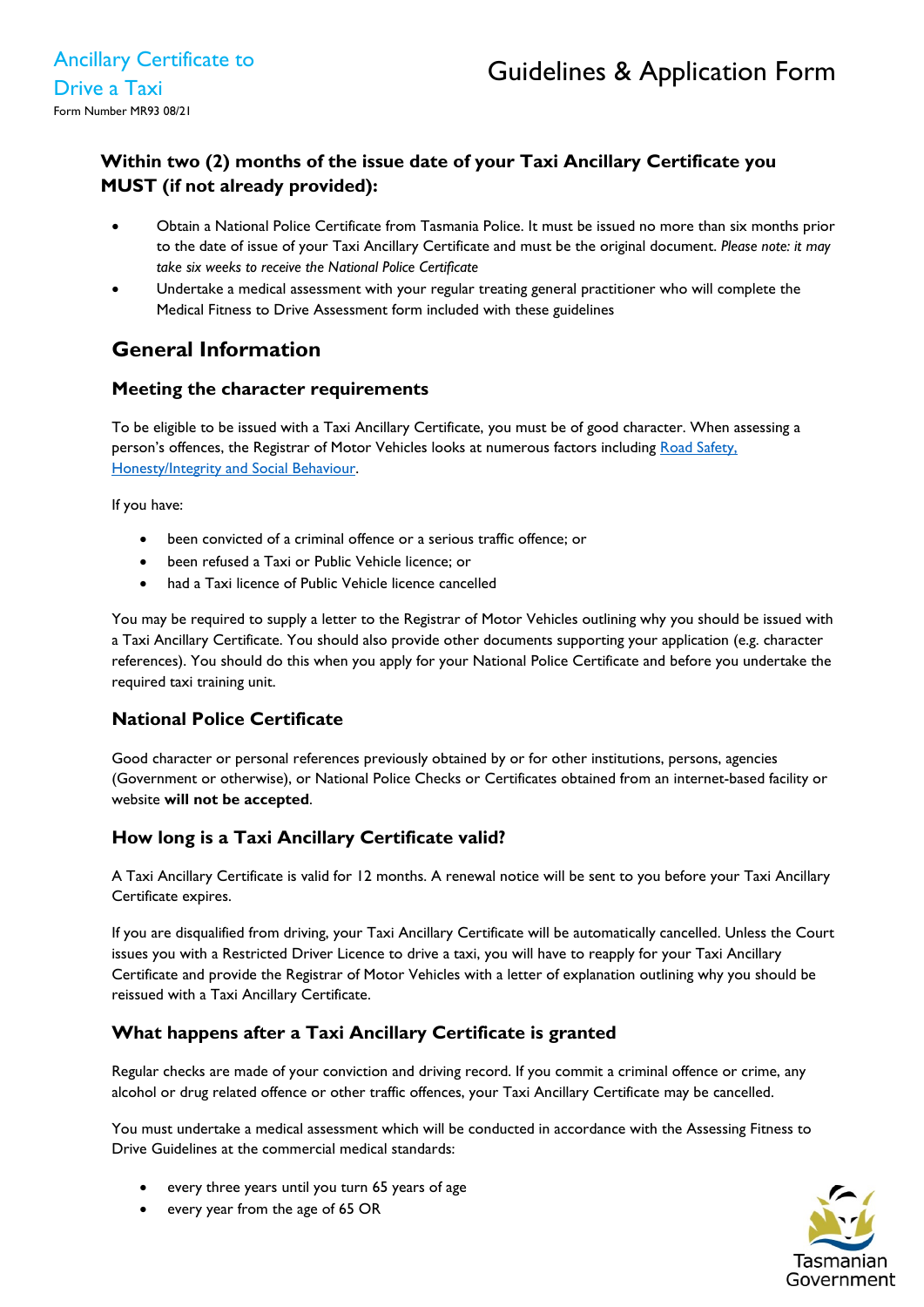• at any time as required by the Registrar of Motor Vehicles

You are not required to have a driving assessment unless requested by the Registrar of Motor Vehicles.

### **How can I check if my Taxi Ancillary Certificate is still valid**

You can check your Taxi Ancillary Certificate expiry date on our website. You will need to enter your driver licence number and surname. The details you enter must *exactly* match the details found on your driver licence card or the ancillary certificate information will not be released. A successful search will provide the ancillary certificate type, ancillary certificate expiry date and driver licence expiry date of the licence searched.

Visit our website at: [https://ptinfo.transport.tas.gov.au/ancillary\\_check.aspx](https://ptinfo.transport.tas.gov.au/ancillary_check.aspx)

#### **Exemption to hold an Australian Driver Licence for 12 months**

You may be able to apply for an exemption from the minimum 12 month licensing period. To be eligible for this exemption you must meet certain employment criteria.

Contact Service Tasmania on 1300 135 513 for more information regarding this exemption.

#### **Assistance in learning English**

Contact the Migrant Education Centre on 03 6216 4482 at the Tasmanian Polytechnic.

#### **Please Note:**

These Guidelines are for your information only.

**Please do not return the Guidelines with your application form.**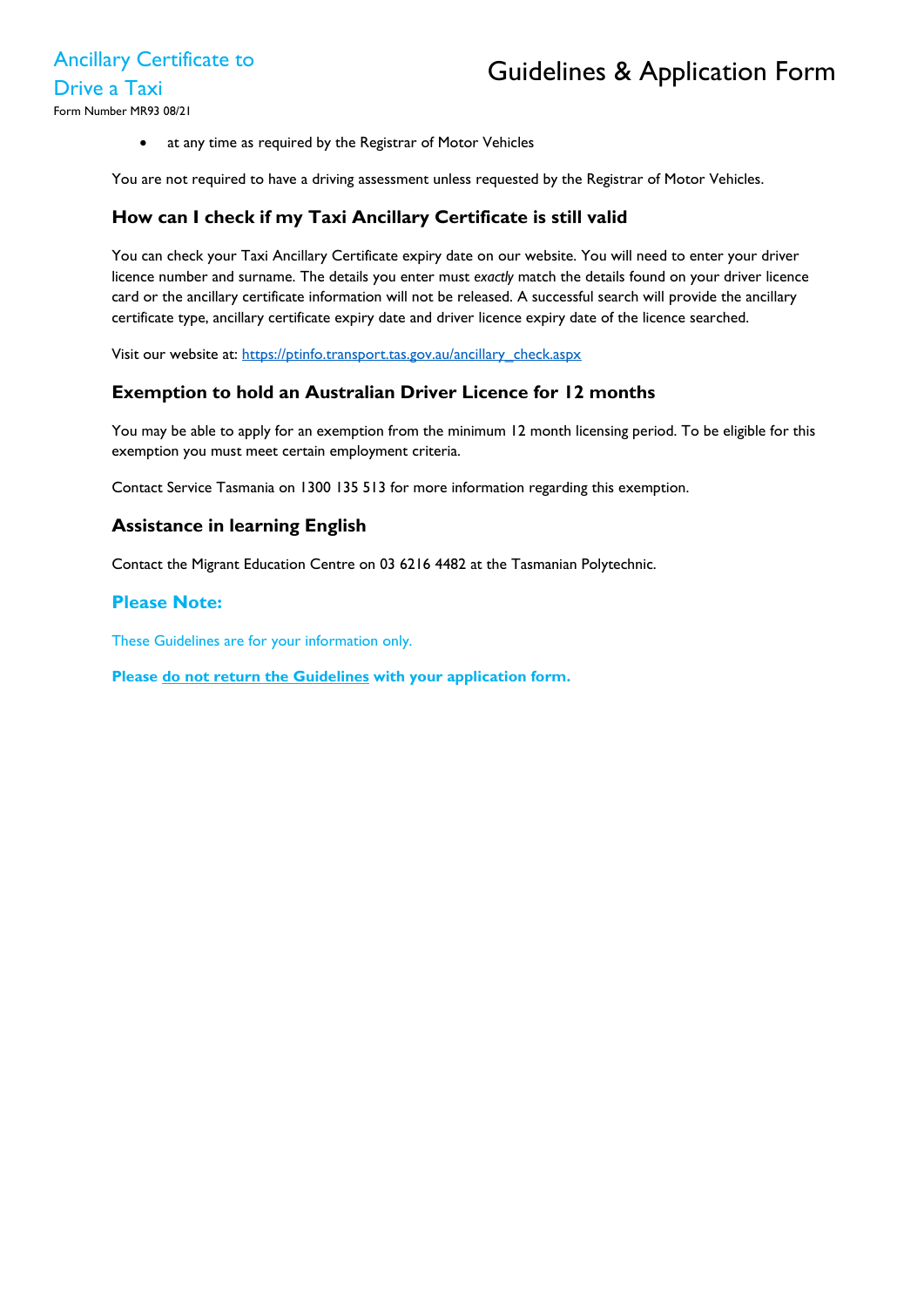# APPLICATION TO DRIVE A TAXI

| <b>Applicant Details</b>                     |  |                             |  |  |
|----------------------------------------------|--|-----------------------------|--|--|
| Surname (Family<br>Name)                     |  |                             |  |  |
| <b>Given Names</b>                           |  |                             |  |  |
| Date of Birth                                |  | <b>Driver</b><br>Licence No |  |  |
| Residential<br><b>Address</b>                |  |                             |  |  |
| Postal Address<br>(if different from above)  |  |                             |  |  |
| Contact Phone Number                         |  |                             |  |  |
| Working with Children<br>Registration Number |  | Expiry Date:                |  |  |

| To support this application, I have attached       |  |  |
|----------------------------------------------------|--|--|
| Current Working with Children Registration Details |  |  |
| Certificate of Completion of Taxi Training Course  |  |  |
| Evidence of Medical appointment                    |  |  |
| Evidence of National Police check Application      |  |  |

| <b>Driving History/Conviction Details</b> (please tick the applicable box) |                                                                                                                                                                                                                                                           |                 |                 |  |  |
|----------------------------------------------------------------------------|-----------------------------------------------------------------------------------------------------------------------------------------------------------------------------------------------------------------------------------------------------------|-----------------|-----------------|--|--|
|                                                                            | Have you ever had an application for Taxi or PPV Ancillary Certificate refused? If yes<br>$YES$ $\square$<br>give details:                                                                                                                                |                 | NO <sub>0</sub> |  |  |
| $\mathbf 2$                                                                | Have you ever had a Taxi or PPV Ancillary Certificate Cancelled? If yes<br>give details:                                                                                                                                                                  |                 | NO <sub>1</sub> |  |  |
| 3                                                                          | Have you had any traffic infringement notices issued within the last 3<br>years? If yes give details:                                                                                                                                                     |                 | NO <sub>1</sub> |  |  |
| 4                                                                          | Have you ever been charged or convicted of any criminal offence whether a<br>Conviction was recorded or not? If yes give details:                                                                                                                         |                 | NO <sub>0</sub> |  |  |
| 5                                                                          | Are there any convictions pending against you? If yes give details:                                                                                                                                                                                       |                 | NO <sub>1</sub> |  |  |
| 6                                                                          | Are there any issues the Registrar of Motor Vehicles should be aware of, that's<br>relevant to you being considered fit & proper (refer to www.transport.tas.gov.au) or are you<br>subject to any order issued by court or tribunal? If yes give details: | $YES$ $\square$ | NO <sub>1</sub> |  |  |